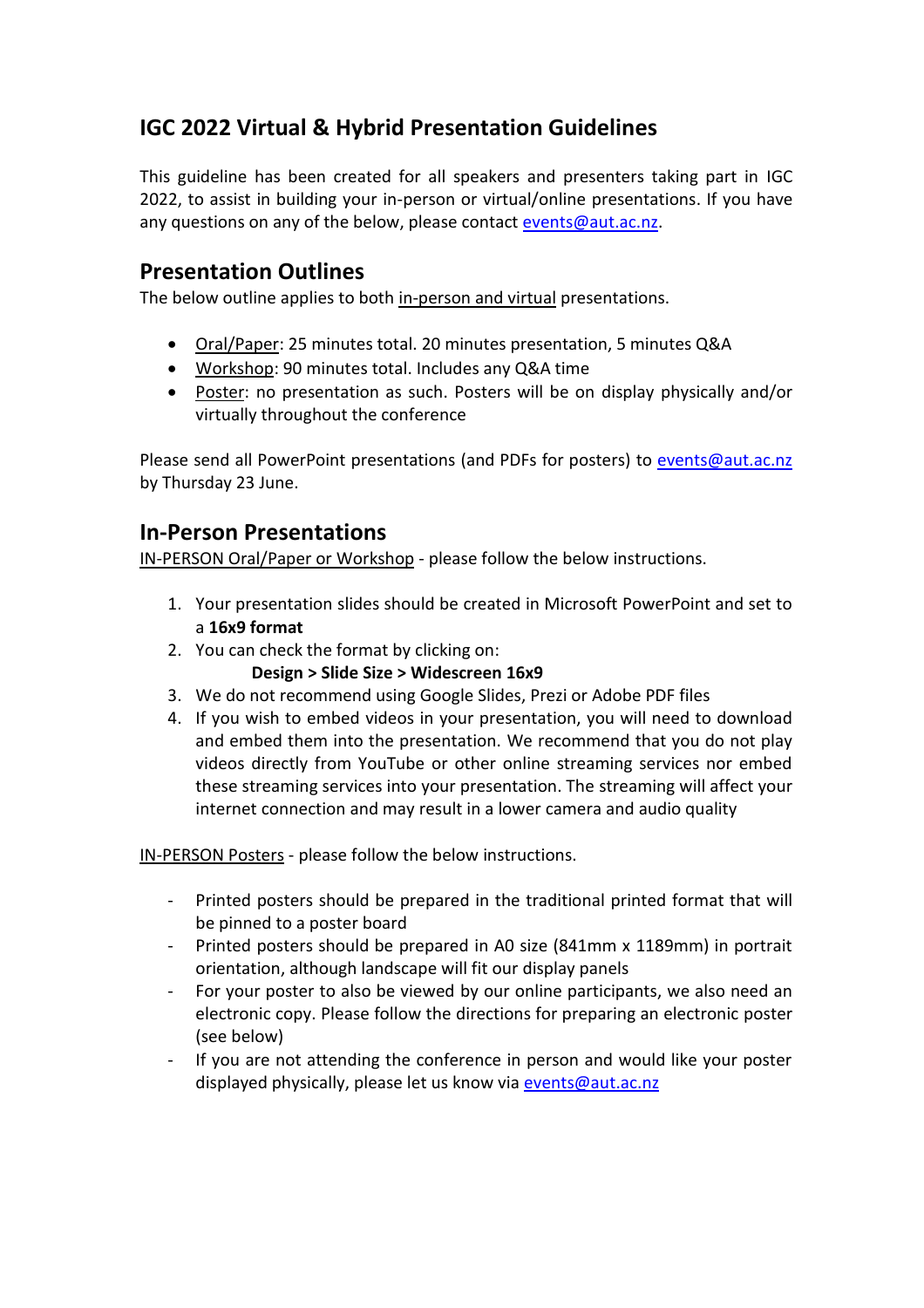## **Virtual Presentations**

VIRTUAL LIVE Oral/Paper or Workshop - please follow the below instructions.

- 1. Your presentation slides should be created in Microsoft PowerPoint and set to a **16x9 format**
- 2. You can check the format by clicking on:
	- **Design > Slide Size > Widescreen 16x9**
- 3. We do not recommend using Google Slides, Prezi or Adobe PDF files
- 4. If you wish to embed videos in your presentation, you will need to download and embed them into the presentation. We recommend that you do not play videos directly from YouTube or other online streaming services nor embed these streaming services into your presentation. The streaming will affect your internet connection and may result in a lower camera and audio quality

VIRTUAL PRE-RECORDED Oral/Paper or Workshop - please follow the below instructions.

- 1. Your presentation slides should be created in Microsoft PowerPoint and set to a **16x9 format**
- 2. You can check the format by clicking on:

#### **Design > Slide Size > Widescreen 16x9**

- 3. We do not recommend using Google Slides, Prezi or Adobe PDF files
- 4. If you wish to embed videos in your presentation, you will need to download and embed them into the presentation. We recommend that you do not play videos directly from YouTube or other online streaming services nor embed these streaming services into your presentation. The streaming will affect your internet connection and may result in a lower camera and audio quality
- 5. Please record your presentation taking careful note of the times for your presentation – you might want to rehearse and time yourself first. You can record yourself using Microsoft PowerPoint and talk to each slide. The record function is usually in the top right of the screen.

VIRTUAL/ONLINE Posters - please follow the below instructions. Remember, if you do not create your poster virtually, the online audience will not be able to see it.

1. Please send us your virtual poster as a single PDF file with a size limit of no more than 10MB. This will be uploaded on the conference app on Tuesday 28 June.